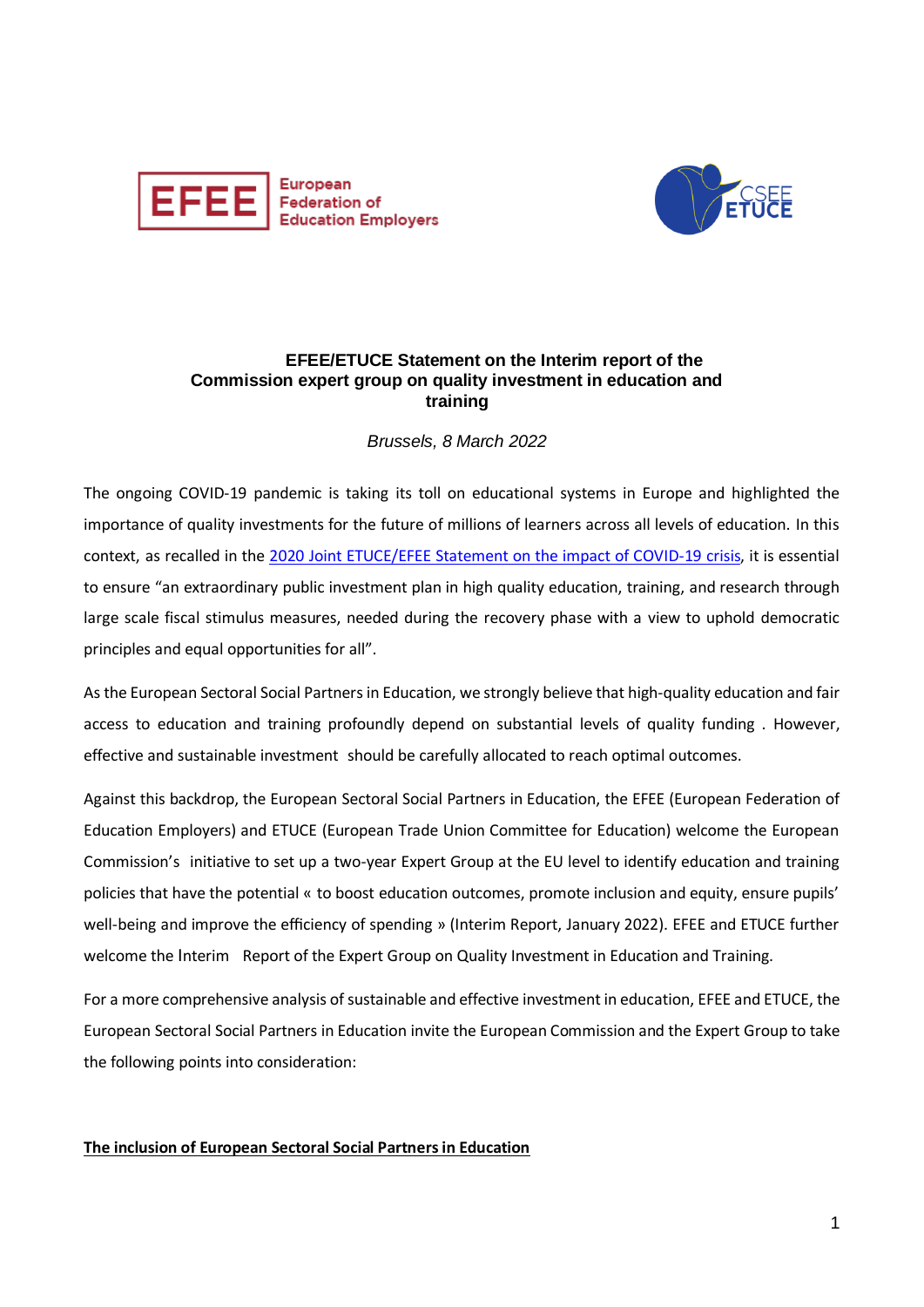- Education and training systems are complex, and often, successful improvement policies are not transferable from one context to another by adopting a one-size-fits-all approach. In the light of this, it is essential that European Sectoral Social Partners in Education, embodying the interests of ground practitioners in the education sector, including education employers, school leaders, teachers, academics, and other education personnel are included in the developments of the analysis process.
- It is paramount to further develop the expert group report and reach a comprehensive overview of effective education policies following a needs-based approach. In doing so, concrete social dialogue at a European, national, regional, and local level must be ensured in the formulation of any policy recommendation deriving from the work of the expert group and their subsequent implementation.
- Considering the role of European Sectoral Social Partners in Education and their access to relevant information, they can also contribute to the collection of state-of-the-art data and robust evidence on the impact and challenges in the implementation of key education and training policies.

## **The importance of ensuring cohesion in education**

EFEE and ETUCE welcome the Expert Group's focus on primary and secondary as well as higher education. However, we wish to emphasise the importance of the remaining sectors such as Early Childhood Education (ECE), adult education and Vocational Education and Training (VET) that need to be included in the final report, and altogether the importance of a holistic approach regarding investment in education.

Besides, ensuring access to quality and inclusive lifelong learning for all is paramount, especially with the current green and digital transition and the economic downturn caused by the COVID-19 pandemic Recalling the *[EFEE-ETUCE Joint Recommendation Social Partners in Education promoting quality and inclusive](https://www.csee-etuce.org/images/Recommendations/2021_Joint_ETUCE-EFEE_Recommendations_on_VET_and_LLL.pdf)  [VET to enhance lifelong learning for all](https://www.csee-etuce.org/images/Recommendations/2021_Joint_ETUCE-EFEE_Recommendations_on_VET_and_LLL.pdf)*[, w](https://www.csee-etuce.org/images/Recommendations/2021_Joint_ETUCE-EFEE_Recommendations_on_VET_and_LLL.pdf)e remind the importance of investing in quality, inclusive, attractive, and innovating VET systems and lifelong learning opportunities, including targeted investments to ensure decent and supportive working environment for teachers, trainers, school leaders, and other education personnel to promote quality and inclusive teaching.

Similarly, there is an increasingly large body of evidence showing the benefits of Early Childhood Education on medium and long-term achievements, as stated in th[e Toolkit for inclusive early childhood education and](https://op.europa.eu/en/publication-detail/-/publication/4c526047-6f3c-11eb-aeb5-01aa75ed71a1/language-en)  [care.](https://op.europa.eu/en/publication-detail/-/publication/4c526047-6f3c-11eb-aeb5-01aa75ed71a1/language-en) ECEC assuredly represents the foundation of an individual's learning journey.

In light of this, we encourage the Commission to take the following measures into account for the following focus areas: (1) Teachers and Trainers, and Digital Learning, (2) Management, Infrastructure and Learning environments, and Equity and Inclusion.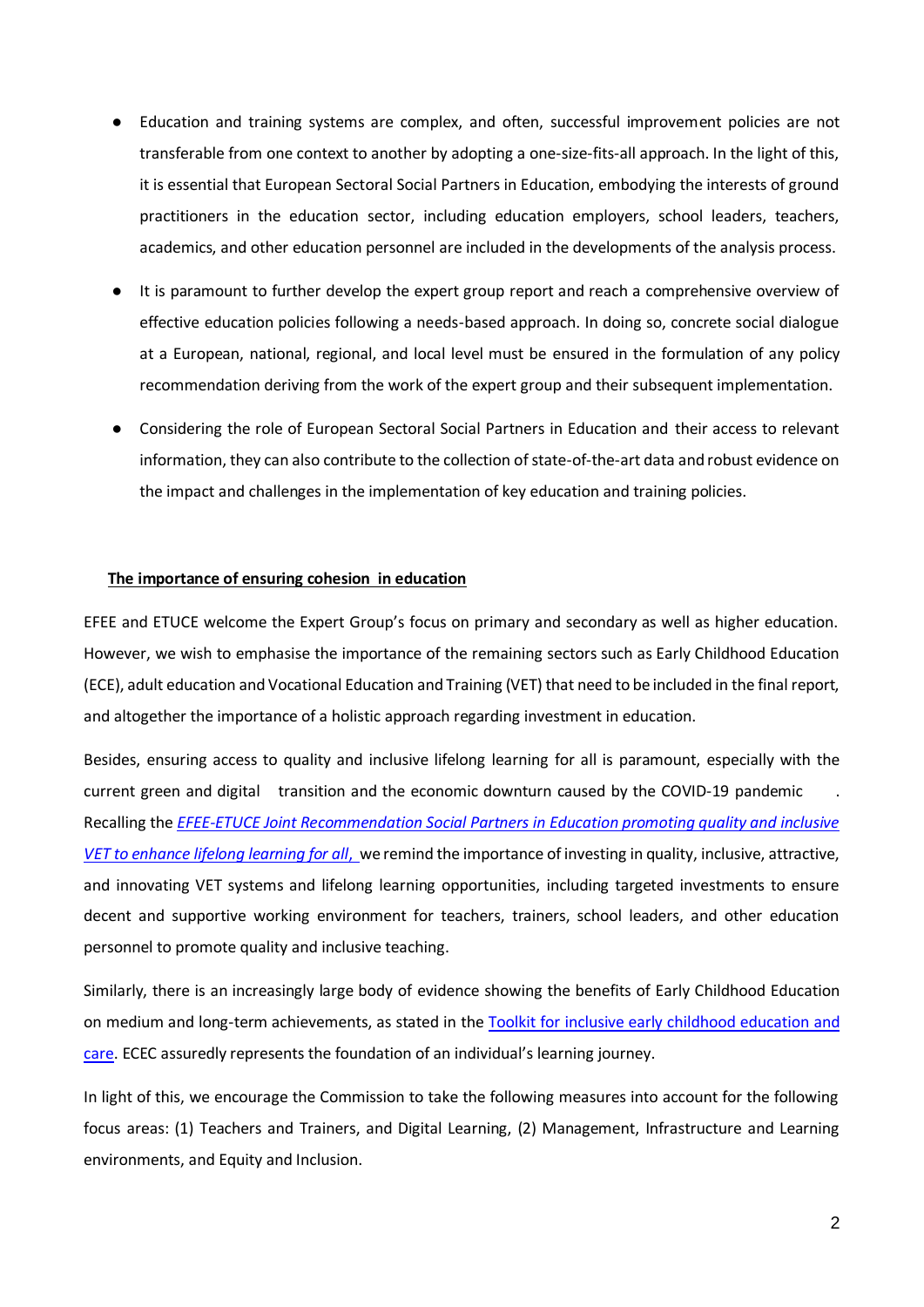Education prepares students, citizens and workers for a world that is constantly changing and experiencing a green and digital transition. Therefore, teachers, academics, trainers and other education personnel need to be supported in order to continuously update their vocational and pedagogical skills through their participation in continuous professional development programmes. Moreover, the need for quality and accessible continuous professional development programmes needs to be universally recognised as crucial to regularly update the pedagogical competence of teachers and academics. To this scope, sustainable investment and incentive mechanisms are to be put in place to encourage increased teacher participation in such initiatives.

Furthermore, the teaching profession should be made more attractive through continuing promotion and improvement of social dialogue structures and capacities to face the future challenges of education. In view of this, we would like to highlight the "Joint ETUCE/EFEE Declaration Towards a Framework of Action on the attractiveness of the teaching profession" (2018).

As social partners in education, we strongly believe that the key to successful integration, social participation, active citizenship and individuals perceiving lifelong learning as an enriching source is the access to qualitative and inclusive education for all from an early start.

The COVID-19 pandemic has put additional strain on students, especially the disadvantaged learners. European education systems are now facing the risk that the alarming percentage of early school leaving and underachievement will increase significantly. The expected increase in the number of early school leavers triggered by the consequences of COVID-19 represents an obstacle for ensuring a sustainable education-led recovery. Research shows that students with more disadvantaged socio-economic backgrounds, migrant or refugee background , are more likely to leave school earlier than their peers from higher-income and nonmigrant families and face bigger difficulty in the labour market, risk of living in poverty, being excluded socially and becoming NEETs. Therefore, especially in the context of the recovery from the COVID-19, targeted policies and sustainable investment is needed to support the most vulnerable social groups.

We welcome the efforts made towards increasing equity and inclusion in education and highlight the importance of integrating EFEE and ETUCE as European Sectoral Social Partners in Education and representatives of education employers, teachers and education personnel in education in all stages of the process, to successfully carry out the ambitions laid out in the European Education Area by 2025. We wish to emphasize the importance of facilitating closer cross-collaborations between stakeholders in education institutions, ICT support organizations and social partners to ensure synergies of interest and secure the civil value of education.

EFEE and ETUCE play a crucial role as facilitators for cooperation between school leaders, teachers, academics, trainers and students. We also foster effective communication between the school system and its external